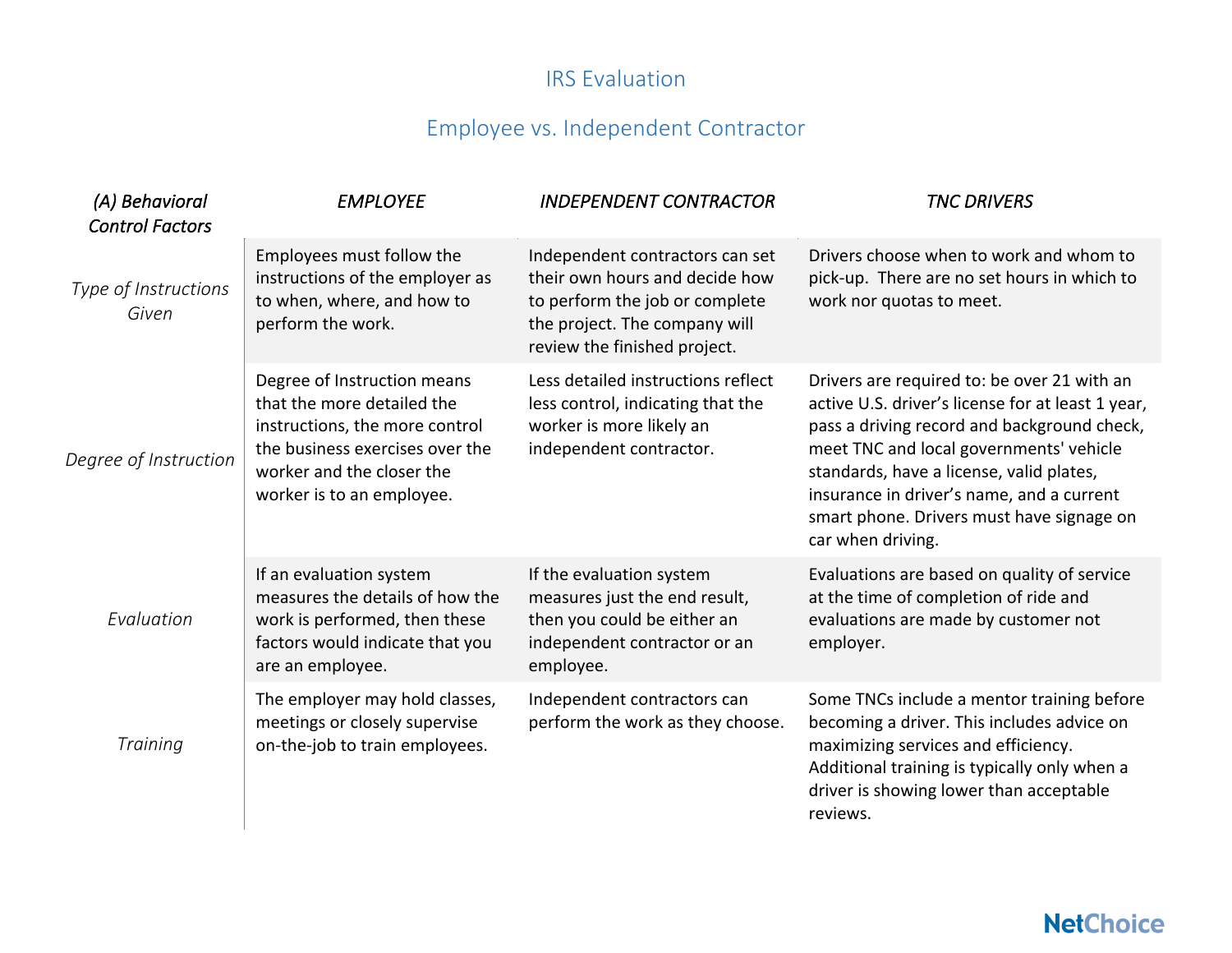| (B) Financial Control<br><b>Factors</b> | <b>EMPLOYEE</b>                                                                                                           | <b>INDEPENDENT CONTRACTOR</b>                                                                                                                                                                                                                                                                                                                                             | <b>TNC DRIVERS</b>                                                                                                                                                                                                |
|-----------------------------------------|---------------------------------------------------------------------------------------------------------------------------|---------------------------------------------------------------------------------------------------------------------------------------------------------------------------------------------------------------------------------------------------------------------------------------------------------------------------------------------------------------------------|-------------------------------------------------------------------------------------------------------------------------------------------------------------------------------------------------------------------|
| Significant<br>Investment               | Employees do not invest in the<br>facility and do not buy<br>equipment.                                                   | Independent contractors must<br>invest in their own workplace and<br>equipment.                                                                                                                                                                                                                                                                                           | Drivers provide their own vehicle, insurance,<br>gas, and mobile device. TNC provides<br>additional insurance in the event of an<br>accident.                                                                     |
| Unreimbursed<br>Expenses                |                                                                                                                           | Independent contractors are<br>more likely to have unreimbursed<br>expenses than employees. Fixed<br>ongoing costs that are incurred<br>regardless of whether work is<br>currently being performed are<br>especially important. However,<br>employees may also incur<br>unreimbursed expenses in<br>connection with the services that<br>they perform for their business. | Drivers are responsible for car payments,<br>gas, insurance, and cleanings. Some<br>insurance TNC riders are flat rate and some<br>are variable rate based on when the vehicle<br>is being used for TNC purposes. |
| Opportunity for<br>Profit or Loss       | The profit or loss of the<br>company does not change the<br>pay that employees earn.                                      | Independent contractors can<br>profit or lose money based on<br>good or bad results and time<br>spent working on the project.                                                                                                                                                                                                                                             | Payment is based on rate at time of the ride,<br>length of ride, and tips from the customer.<br>Payment is not dependent on the profit or<br>loss of the company.                                                 |
| Services Available to<br>the Market     | Employees generally serve one<br>employer.                                                                                | Independent contractors can<br>provide services to the general<br>public, advertise services, and<br>recruit new customers--all while<br>working for one or more other<br>companies.                                                                                                                                                                                      | Drivers may drive for multiple TNC<br>companies. Many of drivers have other jobs.                                                                                                                                 |
| Method of Payment                       | Employees are paid on specific<br>dates in regular amounts, and<br>may be reimbursed for travel<br>and business expenses. | The contract between the<br>company and the independent<br>contractor determines how<br>payment is to be made.<br>Independent contractors may<br>include expenses as part of the<br>contract, or may pay expenses<br>independently.                                                                                                                                       | Payments based on services rendered and<br>not a flat rate salary.                                                                                                                                                |

### **NetChoice**